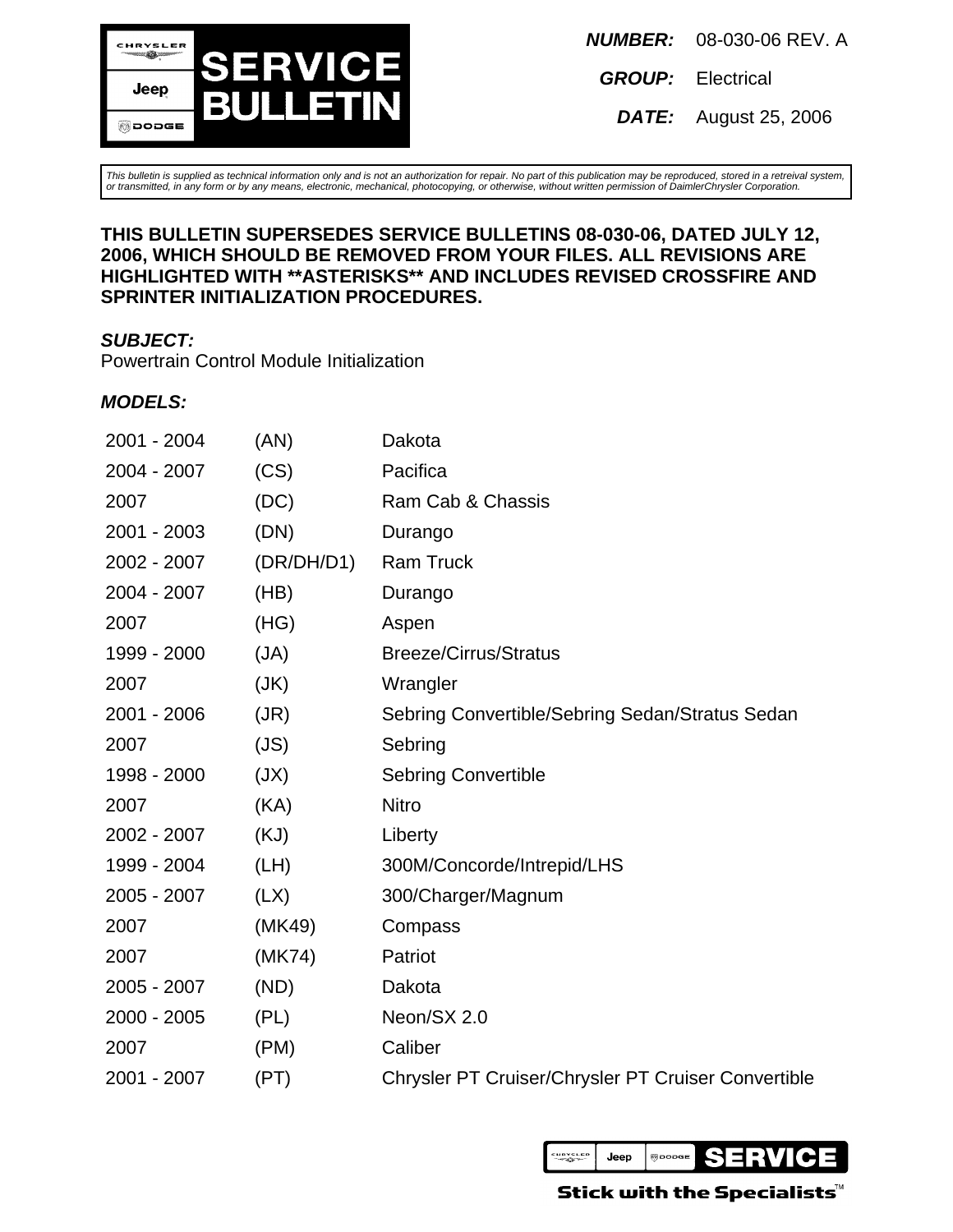| 2001 - 2007 | (RS) | Town & Country/Caravan/Voyager            |
|-------------|------|-------------------------------------------|
| 2001 - 2005 | (ST) | <b>Sebring Coupe/Stratus Coupe</b>        |
| 1998 - 2006 | (TJ) | Wrangler                                  |
| 2004 - 2006 | (VA) | Sprinter                                  |
| 1999 - 2004 | (WJ) | <b>Grand Cherokee</b>                     |
| 2005 - 2007 | (WK) | <b>Grand Cherokee</b>                     |
| 1999 - 2001 | (XJ) | Cherokee                                  |
| 2006 - 2007 | (XK) | Commander                                 |
| 2005 - 2006 | (ZB) | Viper                                     |
| 2004 - 2006 | ZH)  | <b>Crossfire Coupe/Crossfire Roadster</b> |

## **NOTE: The model years and vehicles above must be equipped (optional) with Sentry Key Theft Deterrent System (sales code GXX) for this bulletin to apply.**

## **DISCUSSION:**

## **ALL LISTED VEHICLES EXCEPT SEBRING COUPE/STRATUS COUPE (ST), CROSSFIRE, AND SPRINTER.**

When a Powertrain Control Module (PCM) is replaced on vehicles equipped with the Sentry Key™ Theft Deterrent System, it must be initialized to properly function with the anti-theft module. This is accomplished at a Chrysler Group Dealer by using the DRBIII® or StarSCAN™ Scan Tool to enter a PIN number.

When the PIN number is not available from the vehicle owner or a Chrysler Group Scan Tool(s) is not available this can be accomplished by writing the Vehicle Identification Number (VIN) into the PCM using an after-market scan tool with a "VIN Write Function". More information is available from the scan tool manufacturer or the Equipment & Tool Institute.

#### **NOTE: After performing this procedure with an after-market scan tool on vehicles equipped with Chrysler Group's Next Generation Controller (NGC), Diagnostic Trouble Code (DTC) "P0633 - SKIM SECRET KEY DATA NOT STORED IN PCM" will be set. This DTC will not effect vehicle or system performance and cannot be erased.**

## **SEBRING COUPE/STRATUS COUPE (ST)**

Initializing the PCM on these vehicles requires the use of a DaimlerChrysler scan tool (DRBIII®), J1962 MMC Cable (Special Tool CH7010), and the **BLUE** ST22 PCMCIA Diagnostic Card (Special Tool CH8425). This equipment is available for lease from DaimlerChrysler for short periods of time. To lease the DRBIII® call 1-800-801-5420. A credit card deposit will be required.

## **CROSSFIRE AND SPRINTER.**

Initializing the PCM on these vehicles requires the use of a DaimlerChrysler scan tool (DRBIII®), Multiplexer cable box (Special Tool CH 9043), and the **ORANGE** Crossfire PCMCIA card (Special Tool CH9044) or the **GREEN**Sprinter PCMCIA card (Special Tool CH9087). This equipment is available for lease from DaimlerChrysler for short periods of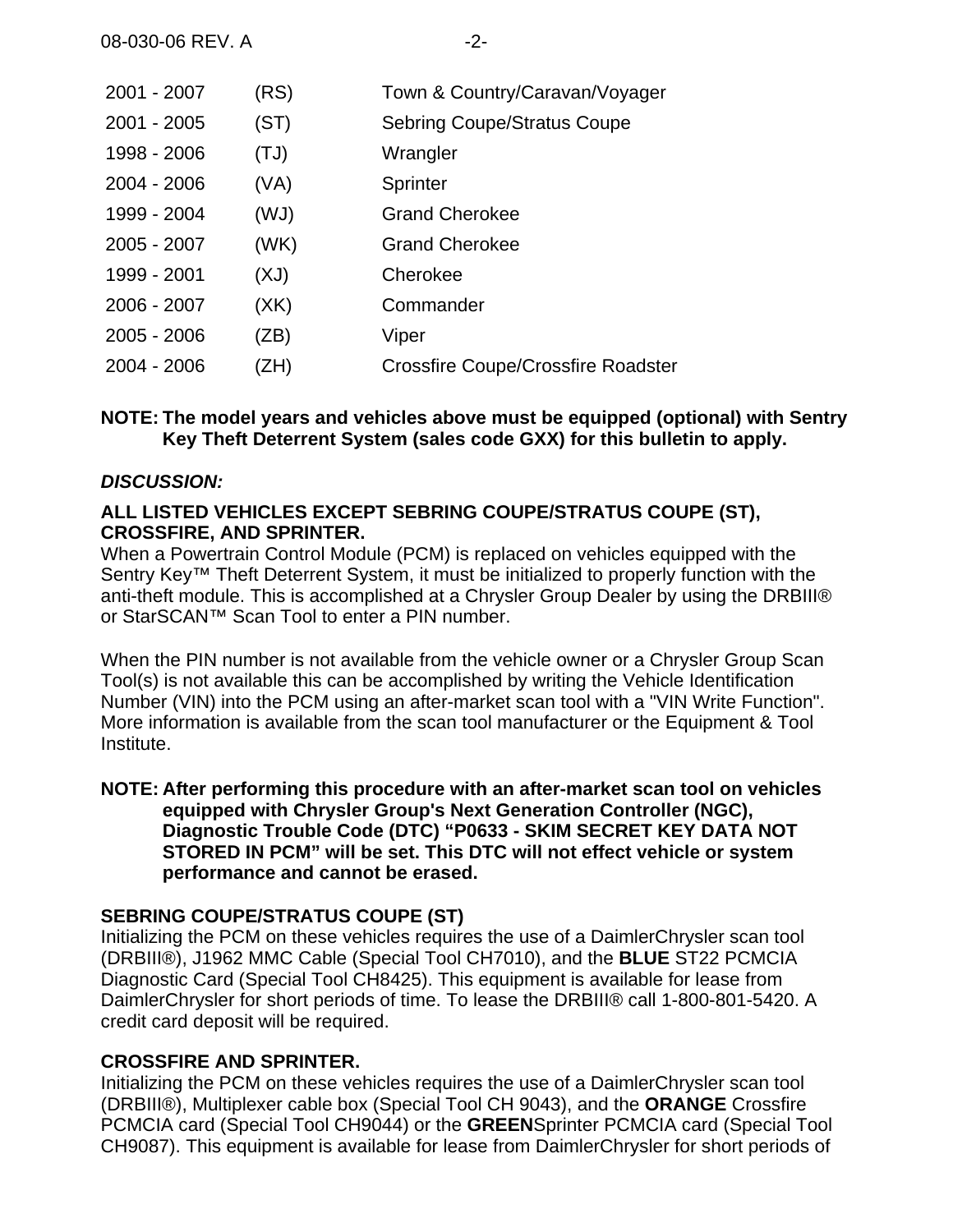time. To lease the DRBIII® call 1-800-801-5420. A credit card deposit will be required.

The DRBIII® will be shipped within 24 hours to your location by an overnight delivery service. When the DRBIII® is returned, your credit card will be charged the lease price.

#### **2007 GRAND CHEROKEE w/ 3.0L TD/2005 - 2007 LIBERTY w/2.8L TD/2007 RAM TRUCK/RAM CAB CHASSIS w 6.7L TD AND 2004 - 2006 SPRINTER w 2.7L TD ENGINES.**

For the above models equipped with Turbo Diesel Engines, the fuel injector "Quantity Values" must be physically read from each injector and the values written to the ECU with an appropriate scan tool.

#### **\*\*PCM INITIALIZATION PROCEDURE CROSSFIRE/SPRINTER\*\*:**

**NOTE: Depending on the situation, there are two methods for initializing the PCM/ECM. Either Automatic Replacement or Service Replacement must be performed. Automatic Replacement uploads the data from the old controller and downloads data to the new controller when the part numbers are identical between the replacement and replaced controller. Service Replacement is used when part numbers are not identical or when the part number is not recognized by the DRBIII®.**

#### **Automatic Replacement**

- 1. \*\*Using the DRBIII® select: "1. DRBIII® Standalone"<br>2. "1. 1998 2007 Diagnostics"
- 2. "1. 1998 2007 Diagnostics"
- 3. Make the appropriate selection: "5. 2004 2006 Crossfire" or "6. 2002 2006 Sprinter"
- 4. "1. System Select"
- 5. "1. Engine"
- 6. "9. Miscellaneous Functions"
- **NOTE: For Sprinter only, injector classification must be recorded. Under Miscellaneous Functions, select "5. Injector Classification" then "2. Injector Modification" on the DRBIII® and record the information for all 5 cylinders.**
- 7. "1. Module Auto Replacement"
- 8. Follow the DRBIII® "On Screen" prompts until "Module Replacement Successful" message is displayed.

#### **Module Service Replacement**

- 1. \*\*Using the DRBIII® select: "1. DRBIII® Standalone"
- 2. "1. 1998 2007 Diagnostics"
- 3. Make the appropriate selection: "5. 2004 2006 Crossfire" or "6. 2002 2006 Sprinter"
- 4. "1. System Select"
- 5. "1. Engine"
- 6. "9. Miscellaneous Functions"
- 7. "7. Read PCM Coding for Crossfire" OR "6 Read ECM Coding for Sprinter" and record all data.
- **NOTE: Record all information shown on the PCM/ECM screen for future use. Additionally, for Sprinter only, injector classification must be recorded. Under Miscellaneous Functions, select "5. Injector Classification" then "2. Injector Modification" on the DRBIII® and record the information for all 5 cylinders.**